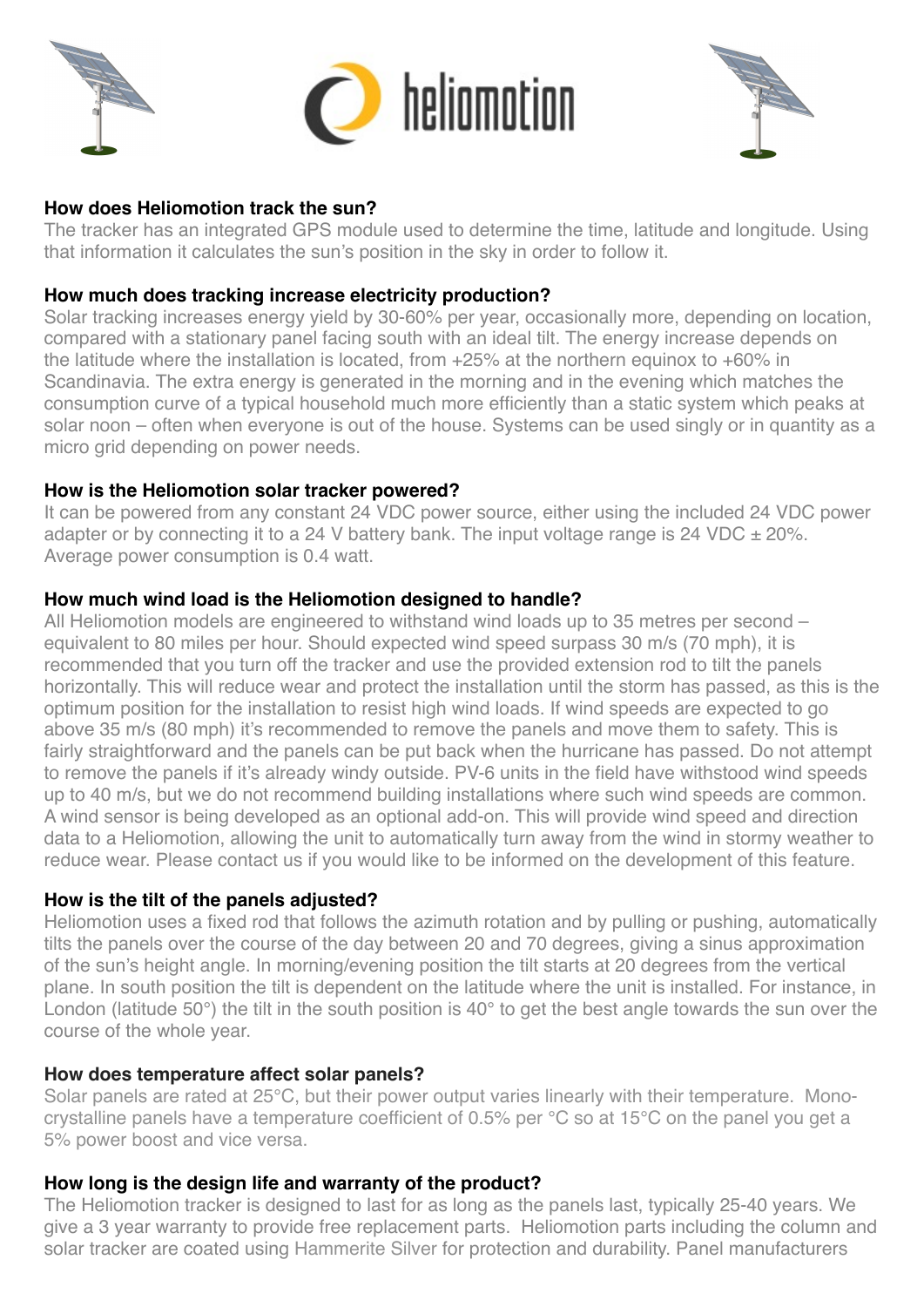normally give a 10 year guarantee with a 95% output guarantee for the first 5 years and 87% for up to 25 years thereafter. (See final page of assembly manual for full details.)

### **How much noise does a Heliomotion system make?**

The solar tracker itself is virtually silent. Listening carefully right next to the tracker, it makes the sound of a distant cicada every 7 minutes or so when it updates its position. The grid-tied micro inverters are fanless and make virtually no noise. The battery-tied solar station has fans which kick in progressively as the inverter load increases, so should be placed somewhere where the sound doesn't bother anyone, such as a garage, a shed or a cabinet.

#### **When does the system return to its starting position?**

When the sun goes 6 degrees below the horizon and it gets dark, the system rotates quietly back the way it came to its starting position ready for the next morning. The time therefore varies each day of the year.

### **Should I choose a grid-tied or a battery-tied system?**

Our recommendation is to use the grid-tied system if utility power is available, and to use the batterytied system for off-grid installations without access to utility power. The main reason for this is that the grid-tied system is simpler to install and allows you to automatically utilise 100% of your produced electricity. Furthermore, the grid tied system is cheaper.

### **What does the solar station do?**

A solar station combines a solar battery charger with an inverter and a utility power relay. It can be used with or without utility power, and works even if the power is out. The station automatically switches to utility power when solar and battery power is insufficient/there is an outage. The power from the station is not supplied to the grid, but used locally, via a new electrical outlet or connected to existing outlets via the building's fuse box. When the batteries are full any surplus solar power not consumed will be discarded.

## **Should I use a 24 volt or 48 volt solar station?**

The 24V/3000W solar station is typically used together with Heliomotion PV-2, PV-3 or PV-4 and the 48V/5000W station with Heliomotion PV-6. The input voltage needs to be considered. The 24V solar station handles 30-115V (max 145 Voc) and the 48V station 120-430V (max 450 Voc). 300-330W solar panels usually have voltages around 40Voc. So Heliomotion PV-3M = 120 Voc which is okay to use with the 24V solar station (not high enough for 48V model). PV-4 = 160 Voc works with either 48V model (panels in series) or 24V (panels in parallel to halve voltage). The 24V/3000W station uses ~20W to maintain 230VAC output, whereas the 48V station uses ~40W. Therefore it is preferable to use the smaller 24V model if the extra max power output/input is not needed.

## **How much battery capacity should I have for an off-grid system?**

For off-grid cottages, a 5 kWh battery bank (4 x 12V 110Ah) is the recommended minimum when used together with a PV-2, 10 kWh when used together with a PV-4 and 15 kWh with a PV-6. This allows you to store one full day's solar energy production for use during nights and cloudy days. Additional battery capacity allows for a greater buffer during cloudy/rainy days. EV charging will require more battery capacity.

#### **What battery types are there?**

There are several new battery systems coming onto the market (including repurposed EV batteries), PowerQuad/Powerwall/PowerVault etc, and there are older technologies including deep cycle gel batteries for solar battery systems. They are maintenance free, can be used indoors, have a long design life, and are made to withstand deep discharge cycles. Deep Cycle Gel batteries generally have better cycle capacity and longer service life than deep cycle AGM batteries, both under float and cycling conditions.

## **If my batteries are full, and my panels are working well, what happens to the surplus electricity being generated?**

It will be discarded.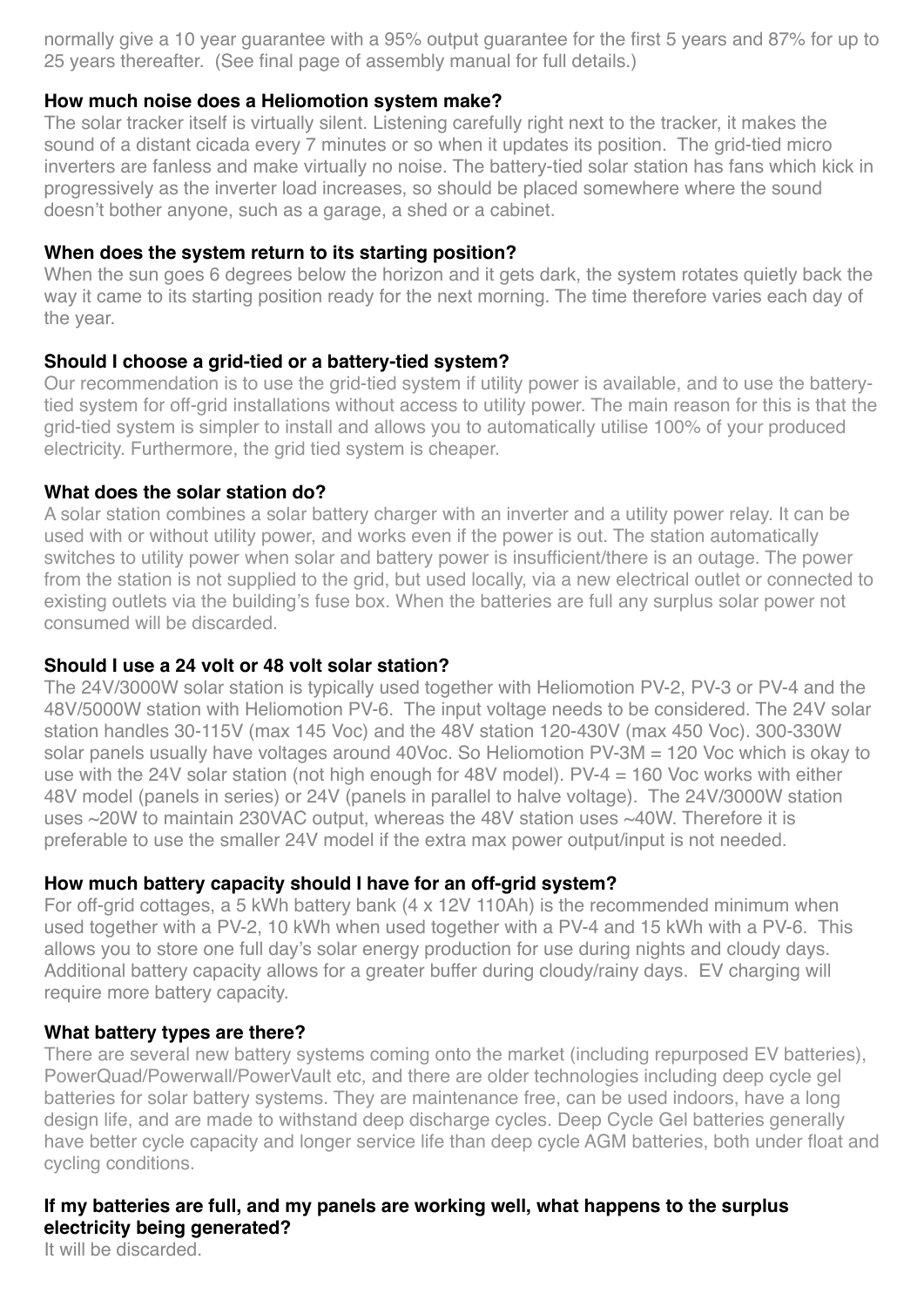### **How much space does a system take up?**

The turning circle for a single PV-2 is 3 metres, the PV-4 is 4 metres. Depending on the time of year, and the adjustment of the tilt, it will rotate up to 180 degrees and the lower edge of the panels will be between 500 mm and a metre off the ground, so you are looking at around a total height of about four metres. The turning circle required for a single PV-6 is 5 metres. Average wattage 60 cell panels each measure up to 1700 high x 1050 cms wide. Newer higher wattage panels are larger. The dimensions of the six panels together are approximately 3140 high x 3120 cms wide. You will find downloadable dimensions drawings for all system sizes on our Documents page.

The area around the foundation column needs to be clear so that the solar tracker can rotate freely without any obstacles. The minimum clearance from the column when using 1.6x1m panels is 1 meter for PV-2, 1.3 meters for PV-3, 1.5 meters for PV-4, and 2 meters for a PV-6. It is strongly recommended to have at least 0.5 meters of extra clearance on all sides to allow for the panels to be tilted horizontally. See the PDF files describing the specific Heliomotion dimensions on the website Documents page for more info.

# **How do you mount a Heliomotion system?**

There are three options: a large hole filled with concrete, ground screws or anchoring it to bedrock. Because the system is securely bolted to the ground using the foundation plate, it means it can be un-bolted and moved if required to a new property. (See the installation manual.) The concrete pad (one metre cubed for PV-6) will need between 4 and 7 days to harden before attaching the foundation column to the base plate.

When using ground anchors/screws, the person installing will require a specialised tool to drive the anchors into the ground. The anchors are more eco-friendly than using concrete and are quicker to install since there is no need to wait for the concrete to cure

# **When purchasing the product does one need to buy the inverter separately?**

When you buy a Heliomotion system you have the choice to buy just the unit itself (foundation piece, column, tracker unit, framework and fixings) or to buy the complete package including inverter, cables, panels etc. For our export sales, we expect that most resellers/customers will buy the panels and inverters locally and just buy the tracker with framework from us. You can install a Heliomotion at quite a long distance from the inverter; using our 4×2.5mm2 cable, you will have only minimal losses up to 100 meters distance. At longer distances, we recommend an increase in the cable diameter. See next paragraph for more detail.

## **Should I use a string inverter or microinverters?**

Heliomotion can be connected to the grid using either multiple microinverters or a single string inverter. When using microinverters two panels connect to each microinverter located directly underneath the panels, and an AC cable runs from the microinverters to the nearest AC fuse box. When using a string inverter all solar panels are typically joined together in series and a DC cable runs from the panels to the string inverter, which in turn is connected to the nearest AC fuse box. The string inverter is often placed indoors.

Use of micro inverters with Heliomotion are recommended for the following reasons:

- **1. Simpler installation** The 24V AC-DC transformer that powers the solar tracker can be placed at the installation site as there is AC available at the site. In contrast, with an indoor string inverter the transformer is typically placed indoors and 2 extra wires are needed in the DC cable that runs to the installation site for carrying the 24VDC. Also, there is no need to install DC breakers when using microinverters.
- **2. Easier placement** No need to find space indoors for mounting the large string inverter. Each microinverter can be mounted directly to the framework behind the solar panels.
- **3. Flexibility** Each microinverter can be connected to the electrical phase where the power is most needed, giving the option of 1-phase, 2-phase or 3-phase systems. In contrast string inverters are either 1-phase or 3-phase with the solar power always divided equally across all 3-phases. Microinverters also allow for 3-phase power output with only 3 panels, whereas string inverters typically requires at least 6 panels to reach the minimum voltage needed to power a 3-phase string inverter.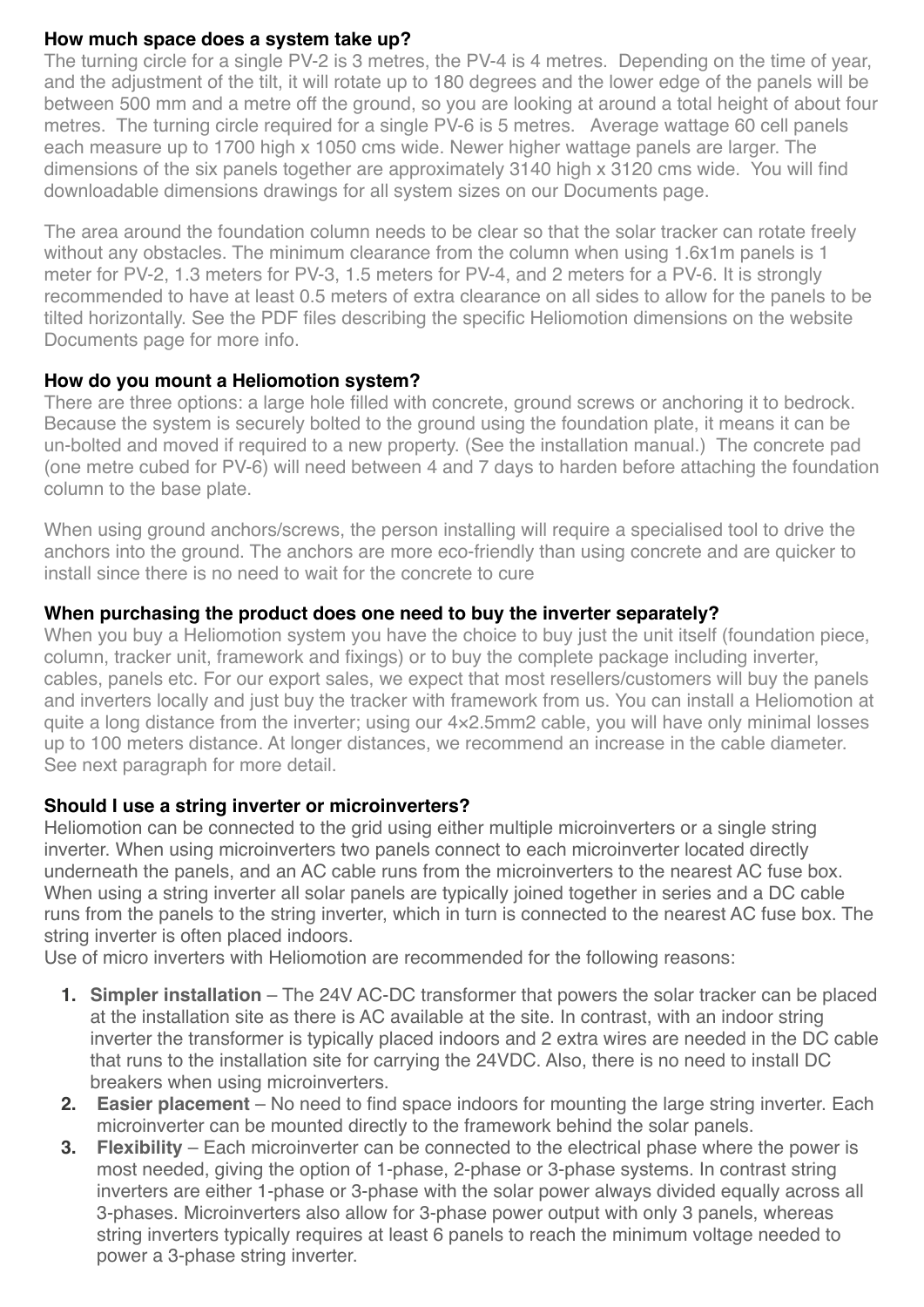- **4. Modular** It is easier to expand the installation when using microinverters.
- **5. Inverter redundancy** If a microinverter breaks only the panels connected to that inverter stop generating power, whereas if the string inverter breaks production goes down to zero.
- **6. Panel redundancy** If one of the panels are damaged only output of that panel is reduced, whereas with string inverters it will negatively impact the output of whole panel string.
- **7. Shading** Microinverters optimise each panel individually, in contrast to string inverters where a single shaded panel in the string will have a large impact on solar output.
- **8. Smaller** Microinverters are compact and do not weight a lot compared to string inverters, making them easier to install and transport.

Microinverters are typically not suitable in the following case:

1. When using high voltage panels, such as SunPower, as they have a voltage that goes beyond the 22-50 VDC allowed range of most microinverters.

Microinverters are not ideal in the following case:

- 1. When using solar panels with output ratings greater than the microinverter's rating.
- 2. When using half-cell solar panels, as their DC cables are typically not long enough to connect to the microinverter without use of extension cables.

If logging of production data is desired then string inverters sometimes include this functionality as standard, via a WiFi module, whereas microinverters typically require a separate energy meter (such as OWL Intuition) to log production data.

## **How far away can a Heliomotion power plant be placed?**

We recommend the power plant is placed within 100 meters of where the power will be used. The cable size can be adjusted to keep transmission losses low between the power plant and the inverter/ charger. Transmission losses are proportional to the ampere so to keep losses low the voltage is kept high. The PV-4/6 systems run at 220 VDC and up to 6 ampere. Using for example 4mm2 wires, the losses will be at most 2% at 40 meters, or 4% at 80 meters. Doubling the cross-sectional area of the wire will halve the losses.

## **What exactly is a kilowatt hour?**

A kWh is a measure of how much energy you're using. It doesn't mean the number of kilowatts you're using per hour. It is simply a unit of measurement that equals the amount of energy you would use if you kept a 1,000 watt appliance running for an hour:- if you switched on a 100 watt light bulb, it would take 10 hours to rack up 1 kWh of energy. Or a 2,000 watt appliance would use 1 kWh in just half an hour. While a 50 watt item could stay on for 20 hours before it used 1 kWh.

## **What else takes around 1 kilowatt hour?**

It's hard to be precise, because the similar appliances can have very different wattages, but here are some rough examples of 1 kWh:

- Using a 10,000 watt electric shower for six minutes
- Keeping an immersion heater (3,000 watts) on for 20 minutes
- Cooking in a 2,000 watt oven for half an hour
- An hour's ironing with a 1,000 watt iron or 45 minutes with a 1,500 watt iron
- Less than an hour using a dishwasher (1,000 1,500 watts)
- Around three hours watching a plasma TV (280 450 watts)
- Keeping a fridge-freezer (200 400 watts) on for about three hours
- Keeping an electric blanket (130 200 watts) on all night
- Using a laptop (20 50 watts) all day
- Keeping a broadband router (7 10 watts) on for five days